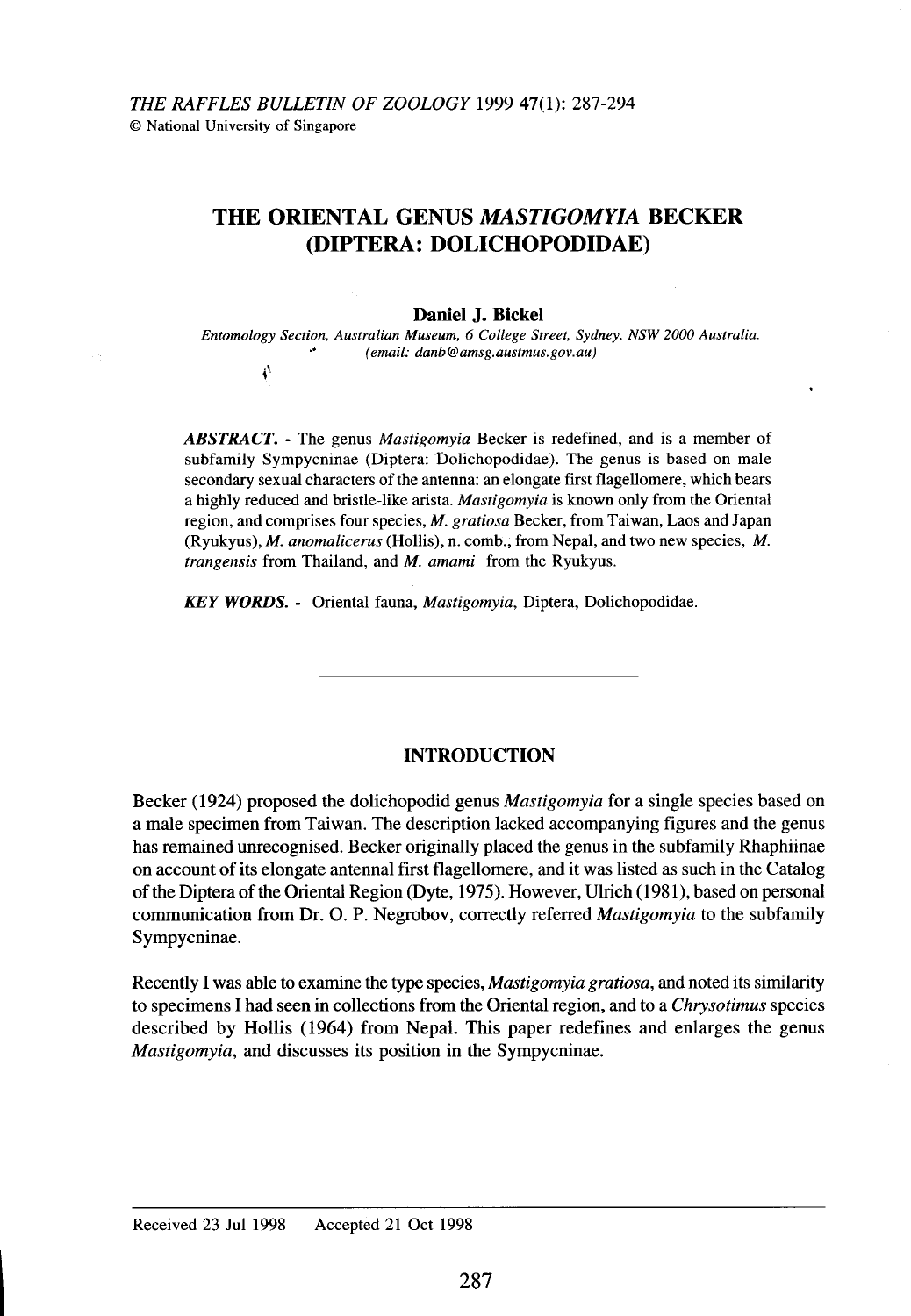## **MATERIALS AND METHODS**

Institutional abbreviations for material cited are listed in the Acknowledgments. Drawings of genitalia were made with a camera lucida attached to a compound microscope. The left lateral view of the hypopygium or male genital capsule is illustrated. In describing the hypopygium, 'dorsal' and 'ventral' refer to morphological position prior to genitalic rotation and flexion. Thus, in figures showing a lateral view of the hypopygium, the top of the page is morphologically ventral, while the bottom is dorsal. Morphological terminology follows McAlpine (1981). Common features are listed in the introductory descriptions and are not repeated in species descriptions unless needing clarification. Measurements are in millimetres and were made on representative dry specimens. Body length is measured from the antennal base to the tip of the seventh' abdominal segment. Wing length is the perpendicular distance to the apex to the hunderal crossvein; wing width is measured from the junction of  $R_1$  with the costa to the opposite side of the wing, perpendicular to wing's long axis. The CuAx ratio is the length of the m-cu crossvein/ distal section CuA. The position of features on elongate structures such as leg segments is given as a fraction of the total length, starting from the base. The relative lengths of the podomeres are representative ratios and not measurements. The ratios for each leg are given in the following formula and punctuation: trochanter + femur; tibia; tarsomere 1/2/3/4/5. The following abbreviations and terms are used: MSSC - male secondary sexual character(s), the non-genitalic characters found only on the male body; I, II, III: pro- , meso-, metathoracic legs; C, coxa; T, tibia; F, femur; ac, acrostichal setae; ad, anterodorsal; av, anteroventral; dc, dorsocentral setae; dv, dorsoventral; hm, postpronotal setae; npl, notopleural setae; pa, postalar setae; pd, posterodorsal; pm, presutural supra-alar setae; pv, posteroventral; sa, postsutural supra-alar setae; sr, presutural intra-alar setae; t, tarsus;  $t_{1.5}$ , tarsomeres 1 to 5.

### **SYSTEMATICS**

### **Genus Mastigomyia Becker**

Mastigomyia Becker 1924: 121.

### Type species. - Mastigomyia gratiosa Becker 1924, by monotypy.

Diagnosis. - Length about 2 mm.

*Head:* strong vertical and strong diverging ocellar setae present; postverticals represented by 3-4 short setae, continuation of postorbitals; face (Fig. IB); narrowed below antennae and covered with silvery pruinosity; eyes slightly emarginated laterad of antennae, with enlarged anterior and ventral facets; male first flagellomere greatly elongated and strap-like (MSSC), and covered with fme elongate microtrichia; male arista dorsal but reduced to a short thornlike projection (e.g., Figs IE, IF) or absent (Fig. IG)(MSSC); female first flagellomere short and subtriangular, and with arista dorsal and unmodified, about head height in length.

*Thorax:* posterior mesonotum very slightly depressed but not flattened; postscutellum present as median longitudinal mound; major setae often yellowish; ac present as single irregular row of 7-8 short setae, or absent; 6 strong dc present; 1 pa, 2 sa, 2 sr, 2 npl, 1 hm, 1 pm present; median scutellar setae strong, with lateral scutellars reduced to tiny hairs; . proepisternum with pale seta above base of coxa I.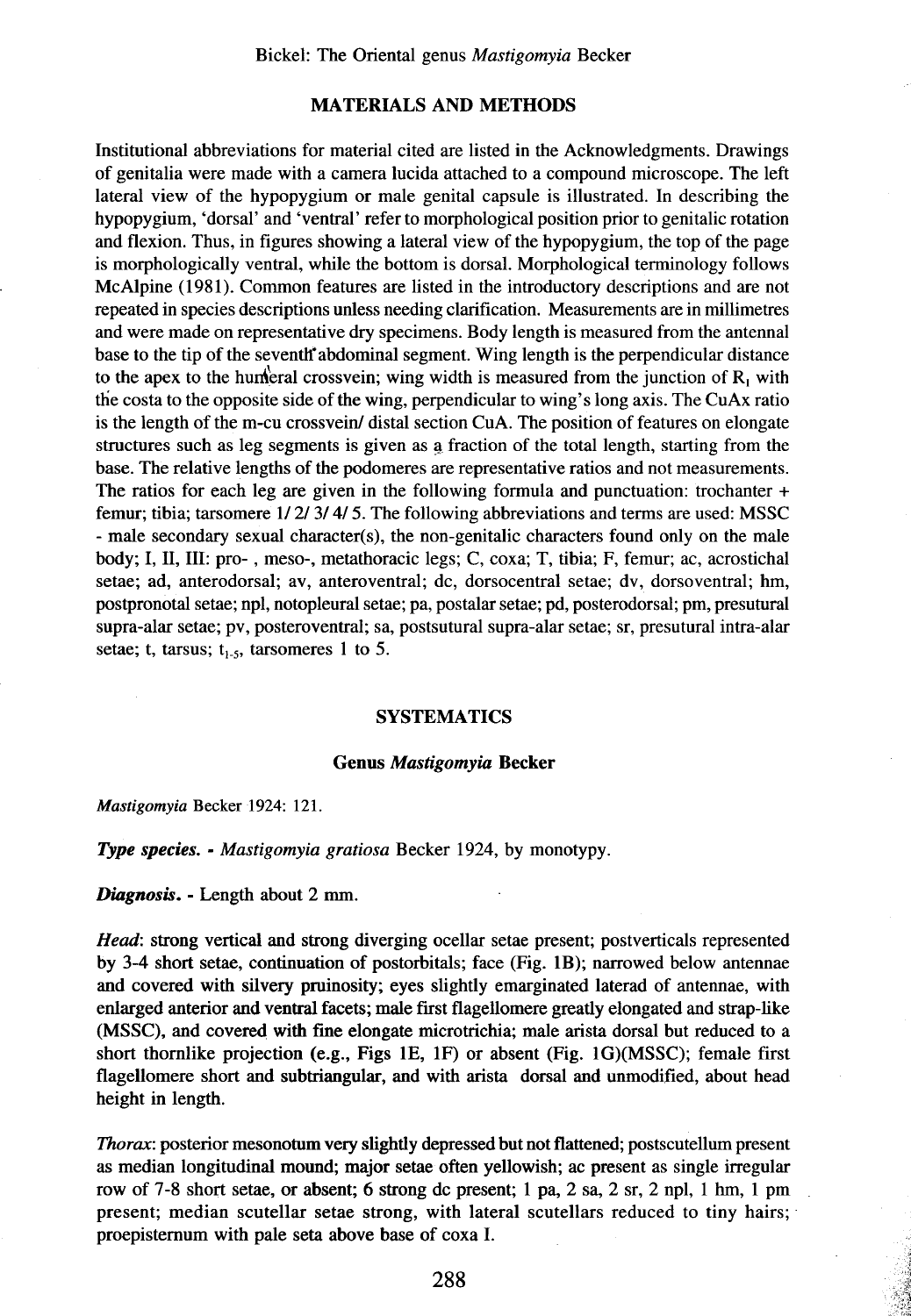### THE RAFFLES BULLETIN OF ZOOLOGY 1999 47(1)

*Legs:* legs mostly yellow, with yellow-brown vestiture; CII and CIII each with strong lateral seta; TI bare of major setae, and lacking any ad setal serration; FII with anterior subapical seta and stronger posterior subapical seta, each subtended by an av and pv seta respectively; TII with offset ad-pd setal pair at 1/4, and ad seta at 3/5; FIll with anterior preapical seta subtended by av seta, but posterior subapical seta absent with only subapical pv seta present; TIII with some short dorsal setae;  $IIIt_2$  distinctly longer than both  $IIIt_1$  and  $IIIt_3$ .

## Wing: (Fig. 1D); hyaline;  $R_{4+5}$  and M slightly diverging towards apex; CuAx ratio near 0.4.

*Abdomen:* mostly dark brown with brownish vestiture; tergum 1 with two pairs of very strong black marginal setae; hypopygium (Fig. lA) dark brown with yellow cercus; hypandrium short and broad; aedeagus elongated and apically expanded; epandrial setae not evident; epandrial lobe with strong apical and subapical setae; surstyli lobate with setae as figured; cercus digitiform and setose.

*Remarks. - Mastigomyia* comprises four species, all from the Oriental Region. The male characters of an elongate and tapering "first flagellomere, with a shortened and thickened dorsobasal arista, are considered autapomorphic characters that define the genus. Becker (1924) in his original description of the genus, thought the first flagellomere was an elongate apical arista. In addition, the genus has a single row of acrostichal setae, and lacks any ad setal serration on tibia I (an ad setal serration is common on tibia I of most *Sympycnus* s.s.). The rather simple encapsulated male genitalia (Fig. lA) is characteristic of the Sympycninae.

The major head and body setae of most *Mastigomyia* species are yellow. In this respect, *Mastigomyia* may appear superficially similar to the cosmopolitan genus *Chrysotimus* Loew (indeed, *M. anomalicerus* was originally described in that genus). However, *Chrysotimus* has a wider and shorter thorax (distinct from the longer, more gracile thorax of true sympycnines) and its mesonotum is distinctly flattened on the posterior slope. As well, most *Chrysotimus* have biseriate ac as part of its groundplan, not one row as in *Mastigomyia.*

The genus *Mastigomyia* is defined solely by male secondary sexual characters (MSSC), and isolated females probably are not identifiable even to genus. Females (based on the only known associated female, *M. anomalicerus)* have a typical sympycnine habitus, with a dorsal arista on a short subtriangular first flagellomere, and would probably be sorted in collections to small undifferentiated *Sympycnus* Loew. Other sympycnine genera, such as *Teuchophorus* Loew, are also based on MSSC and their females are not readily separated from *Sympycnus* s.s. Therefore, should *Mastigomyia* even be recognized as a distinct genus? It might be regarded as a species group within some larger yet-to-be defined genus, but since the Oriental sympycnine fauna is so poorly known, it is best to retain *Mastigomyia,* at least to define what is a recognizable and monophyletic group. Indeed, I have seen males of undescribed species from Thailand (BPBM) which also have yellow head and thoracic setae but have an unmodified sympycnine antenna, characteristic of what might be regarded as an unmodified ancestral group.

### Species included in *Mastigomyia:*

*amami* new species. Japan (Ryukyu Islands). anomalicerus Hollis, 1964: 110. *(Chrysotimus)*. New combination. Nepal. *gratiosa* Becker, 1924: 122. Taiwan, Laos, Japan (Ryukyu Islands). *trangensis* new species. Thailand.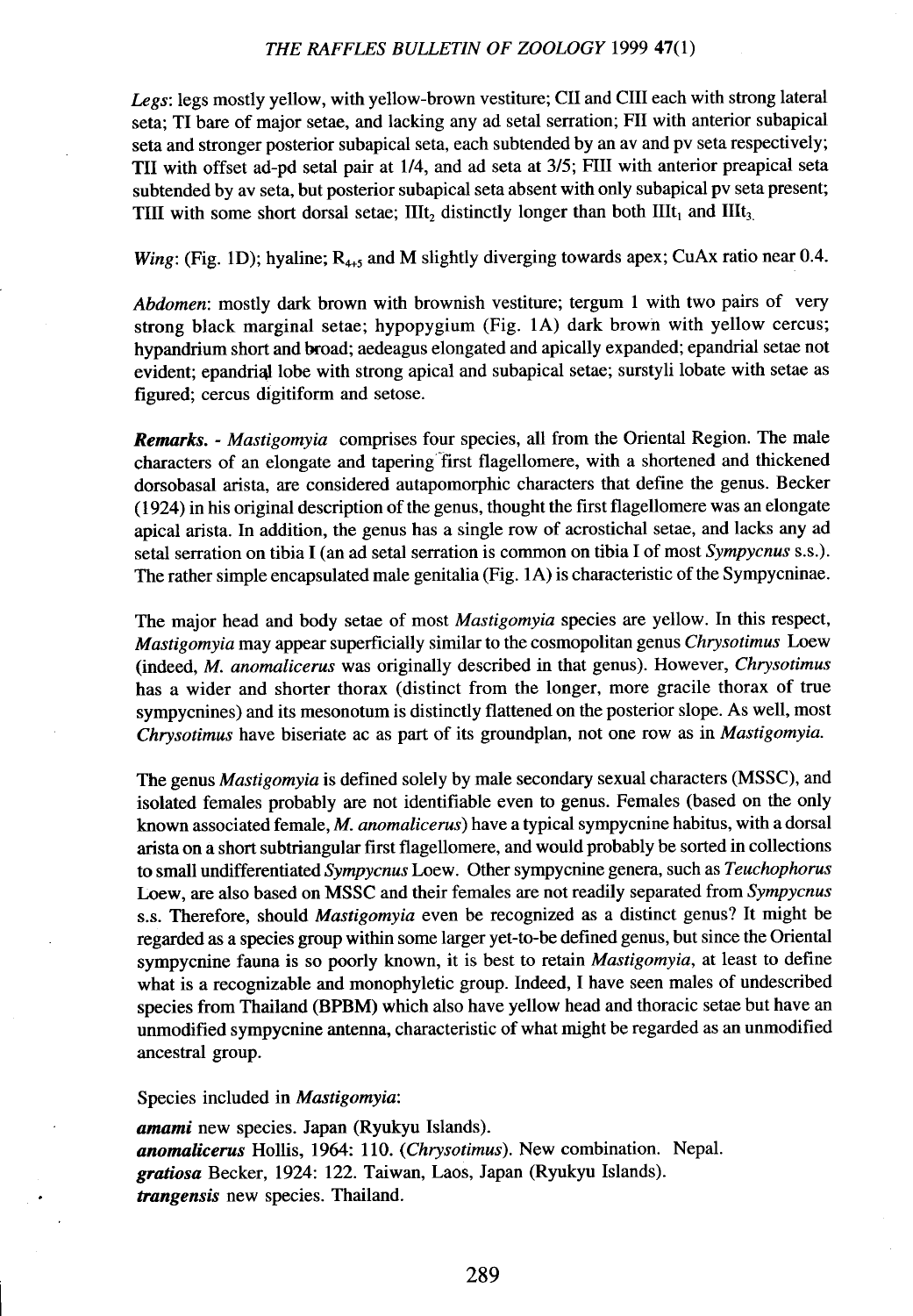# Key to Male Mastigomyia

*Mastigomyia* can be distinguished from all other male Oriental Sympycninae by the elongate first flagellomere, in which the arista is short and thick, or totally absent. A single row of ac is usually present, and TI lacks any distinct ad setal serration.

| 1. Major setae of head and thorax dark brown; arista totally absent (Fig. 1G); ac totally absent; leg |
|-------------------------------------------------------------------------------------------------------|
| vestiture and major setae dark brown; halter yellow with brown club (Japan: Ryukyus)                  |
|                                                                                                       |
| Major setae of head and thorax yellowish; arista present as rather thickened projection; single row   |
|                                                                                                       |



Fig. 1. *Mastigomyia gratiosa:* a. hypopygium, left lateral; b. male head, anterior; c. male tarsus III, ventral; d. male wing, dorsal; e. male antenna, left lateral; *Mastigomyia trangensis:* f. male antenna, left lateral; *Mastigomyia amami:* g. male antenna, left lateral.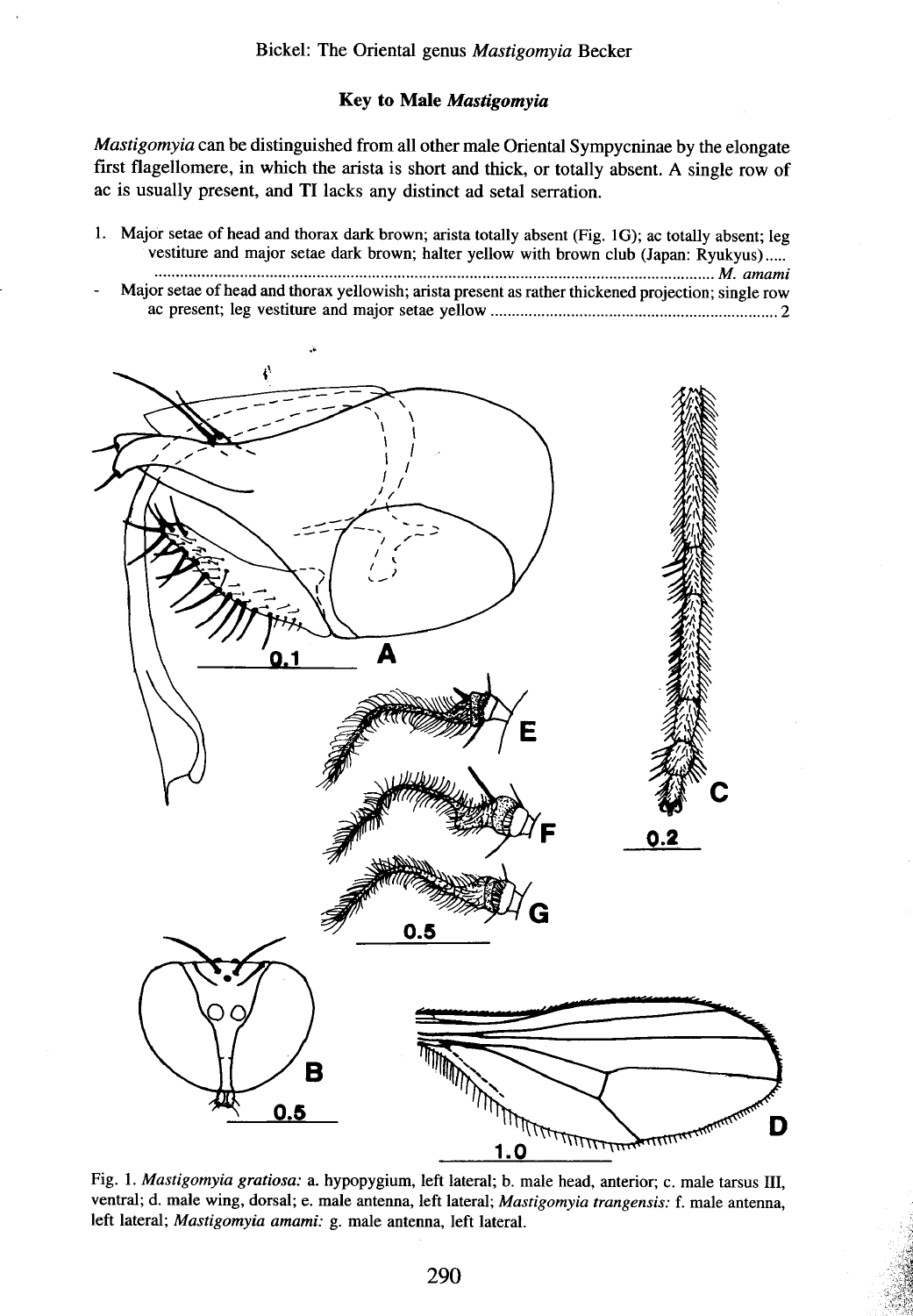#### THE RAFFLES BULLETIN OF ZOOLOGY 1999 47(1)

- 2. First flagellomere with distinctive subrectangular basal projection; arista long and spine-like (Fig. IF); TI with 7-8 yellow ventral seta along distal two thirds (Thailand) *M. trangensis*
- First flagellomere without subrectangular projection, but gradually tapering (Fig. IE); arista various; TI bare 3.
- 3. Tergum 1 with two pairs of very strong black marginal setae;  $III_{2,3}$  with anterior row of short dark setae and posterior row of pale setae; IIIt, slightly flattened and ventrally bare, with some pale anterior hairs (Fig. lC) (Laos, Taiwan & Japan: Ryukyus) *M. gratiosa* Marginal setae of tergum I unmodified; lIlt not flattened and with unmodified vestiture (Nepal)
- *......................................................................................................................... M. anomalicerus*

#### Mastigomyia gratiosa Becker

Mastigomyia gratibsa Becker, 1924: 122.

*Type material. -* Becker described *Mastigomyia gratiosa* based on a single male from Daitotei, Taiwan, colI. H. Sauter, Apr.1914 (DEI, examined). The type has its head glued to the minuten block.

*Additional material.•* JAPAN: male, Ryukyu Islands, Iriomote Island, Nakara Gawa, 0-200m, 12 Mar.1964, C. Yoshimoto & J. Harrell (BPBM); LAOS: male, Vientiane Prov., Ban Van Eue, 30 Jun.1967, native collector (BPBM).

*Redescription.* - Male: length: 2.1; wing:  $1.8 \times 0.7$ .

*Head:* vertex and frons shining metallic blue; major setae yellowish; strong verticals and strong diverging ocellars present; postverticals represented by 3-4 short setae, continuation of postorbitals; face (Fig. IB) narrowed below antennae and covered with dense silvery pruinosity; eyes with slight emargination laterad of antennae and with anterior and ventral facets enlarged; clypeus silvery; palp yellow with dark apical seta; proboscis yellow; scape and pedicel yellowish, first flagellomere (Fig. 1E) brown; first flagellomere greatly elongated, strap-like, and covered with fIne elongate microtrichia; arista dorsal but greatly reduced to a short thornlike projection; ventral postcranium with some yellow ventral setae.

*Thorax:* dorsum dull metallic green, and pleura mostly dark brown except metepimeron yellow; posterior mesonotum very slightly depressed but not distinctly flattened; postscutellum present as median longitudinal mound; major setae yellowish; ac present as single irregular row of 7-8 short setae; 6 strong dc present; I pa, 2 sa, 2 sr, 2 npl, I hm, I pm present; median scutellars strong, with laterals present as tiny hairs.

*Legs:* all coxae and remainder of legs yellow; CI and CII with some yellowish anterior hairs; CII and CIII each with strong brownish lateral seta; I: 3.0; 2.5; 1.5/0.6/0.5/0.3/0.3; FI with row of 3-4 short pale pv setae in distal quarter; TI bare of major setae, and lacking any setal serration; II: 3.2; 3.4; 1.3/ 0.7/ 0.5/ 0.2/ 0.2; FII with anterior subapical seta and stronger posterior subapical seta, each subtended by an av and pv seta respectively; TII with offset ad-pd setal pair at 1/4, and ad seta at 3/5; III: 4.0; 4.2; 0.5/ 1.2/0.3/ 0.4/ 0.3; FIll with anterior preapical seta subtended by av seta, but posterior subapical seta absent with only pv seta present; TIII with some short dorsal setae;  $IIIt_2$  distinctly longer than either  $IIIt_1$  or IIIt<sub>3</sub>; IIIt<sub>2-3</sub> with anterior row of short setae and posterior row of pale setae (MSSC); IIIt<sub>4</sub> slightly flattened and ventrally bare, with some pale anterior hairs (Fig. IC) (MSSC).

*Wing*: (Fig.1D); hyaline;  $R_{4+5}$  and M slightly diverging towards apex; CuAx ratio: 0.4; lower calypter yellow with fan of yellow setae; halter yellow.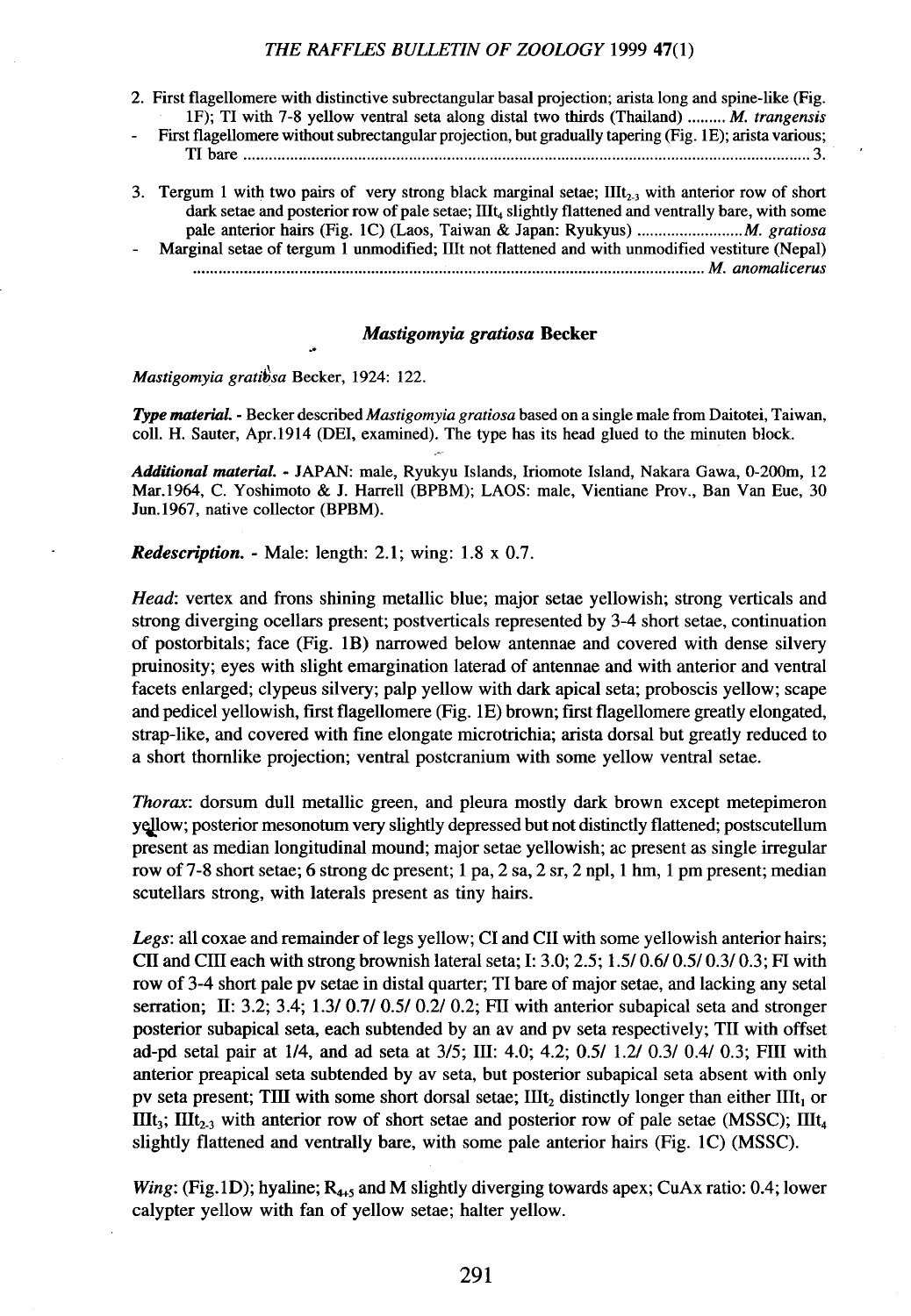### Bickel: The Oriental genus Mastigomyia Becker

*Abdomen:* mostly dark brown with brownish vestiture; tergum I with two pairs of strong black marginal setae; hypopygium (Fig. IA) dark brown with yellow cercus; hypandrium short and broad; aedeagus elongated and apically expanded; epandrial setae not evident; epandrial lobe with strong apical and subapical setae; surstyli lobate with setae as figured; cercus digitiform and setose.

Female: unknown.

*Remarks. - Mastigomyia gratiosa* is known from Taiwan, Laos, and the Ryukyu Islands, and therefore appears to be widespread through southeastern Asia. These male characters (MSSC) are diagnostic: short spine-like arista, slightly flattened  $III<sub>4</sub>$  with some outstanding anterior and posterior vestitare on tarsus III. Also of note, the male abdominal tergum I has two pairs of very strong, almost spine-like black marginal setae, which are much stronger than normal marginal setae.

### Mastigomyia trangensis new species

*Type material. -* Holotype, male, THAILAND: Trang Prov. Khaophappha Khaochang, 200m, II-IS Jan.1954, malaise trap, G. A. Samuelson (BPBM).

**Description.** - Male: length: 1.8; wing: 1.6 x 0.6; similar to *M. gratiosa* except as noted:

*Head:* major setae also yellowish; scape and pedicel yellowish, first flagellomere (Fig. IF) brownish; first flagellomere also elongated and strap-like, but with distinctive subrectangular basal projection (MSSC); arista dorsal, modified into stout spine which is longer than base of first flagellomere.

*Legs:* all coxae and remainder of legs yellow; relative podomere ratios similar; TI bare of major setae, but with 7-8 yellow ventral seta along distal two thirds (MSSC?); lIlt covered with short, almost erect yellow hairs, but otherwise unmodified.

Wing: CuAx ratio: 0.4; lower calypter dark brown with fan of brownish setae; halter yellow.

*Abdomen:* mostly dark brown with metallic green reflections, and with brownish vestiture; tergum I with two pairs of brown marginal setae, which are not particularly strong; hypopygium not figured, but similar to that of *M. gratiosa.*

Female: unknown.

*Remarks. - Mastigomyia trangensis* is known from Trang Province, Thailand. It is readily distinguished from other *Mastigomyia* species by the angular base of its first flagellomere and the relatively long nail-like arista.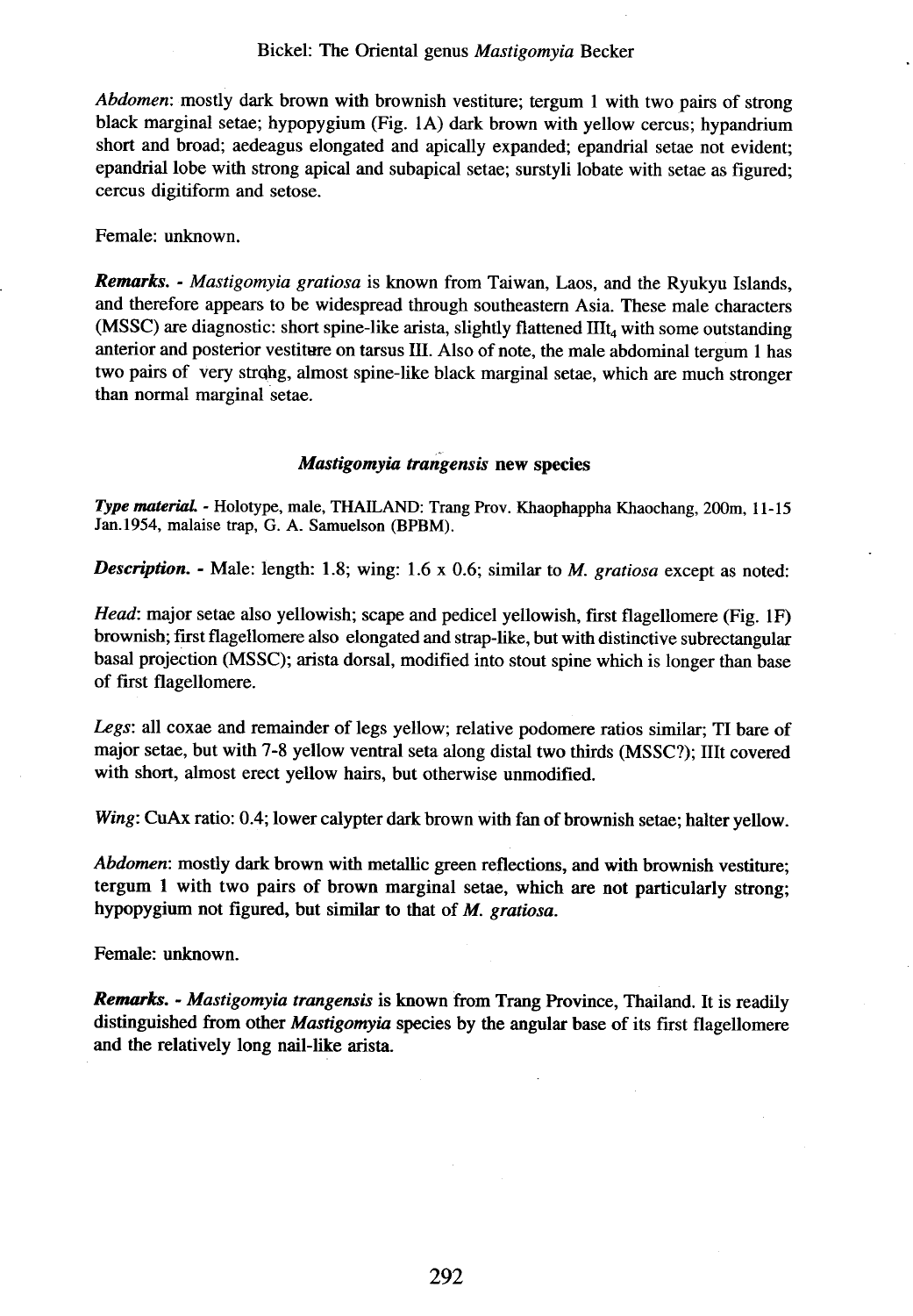### THE RAFFLES BULLETIN OF ZOOLOGY 1999 47(1)

### Mastigomvia amami new species

*Type material .•* Holotype, male, JAPAN: Ryukyu Islands, Amami Group, Tokunoshima, Mikyo, 26 Ju1.1963, malaise trap, C. Yoshimoto (BPBM).

**Description.** - Male: length: 1.6; wing: 1.5 x 0.6; similar to *M. gratiosa* except as noted:

*Head:* vertex and frons covered with brownish pruinosity; major setae dark brown; antenna (Fig. IG) brown; first flagellomere greatly elongated and strap-like, and covered with fine elongate microtrichia; arista totally absent.

*Thorax:* dorsum dull brgwn with metallic green reflections and with some brown pruinosity; pleura mostly brown except metepimeron yellow; setae dark brown; ac totally absent.

*Legs:* all coxae and remainder of legs yellow; relative podomere ratios similar; vestiture and major setae dark brown; CI and CII with some dark brown distolateral setae; CII and CIII each with strong dark brown lateral seta;"FI with 2 short pv setae near apex; TI bare of major setae; TIII with some short dorsal setae, and with ad seta at 1/4; IIIt unmodified.

*Wing:* distinctly narrowed at base, and anal angle reduced; CuAx ratio: 0.5; lower calypter yellow with fan of yellow setae; halter yellow with brown club.

*Abdomen:* mostly brown with dark brown vestiture; tergum 1 with two pairs of brown lateral setae, not unusually strong; hypopygium (not figured) dark brown with yellow cercus.

Female: unknown.

*Remarks. - Mastigomyia amami* is known from the Amami Group in the Ryukyu Islands. It is distinguished by the total absence of ac and absence of an arista. As well, the major head, thorax and leg setae are dark brown, in contrast to the yellowish setae of its congeners.

### *Mastigomyia anomalicerus* (Hollis), new combination

Chrysotimus anomalicerus Hollis, 1964: 110.

*Type material. -* Hollis described *Chrysotimus anomalicerus* based on a male-female pair from Nepal: Taplejung Dist., near Sangu (BMNH, examined).

**Description.** - See Hollis (1964) for complete description and figures.

*Remarks. -* This species was originally described as *Chrysotimus,* possibly because of its yellow head and thoracic setae, although Hollis noted the uniserial ac as being unusual for that genus. However, the description and figure of the male antenna indicate it is clearly a member of *Mastigomyia* as here defined.

*Mastigomyia anomalicerus* is the only species in the genus with an associated female. The female antenna is characteristically "sympycnine", with a short subtriangular first flagellomere and long thin dorsal arista.